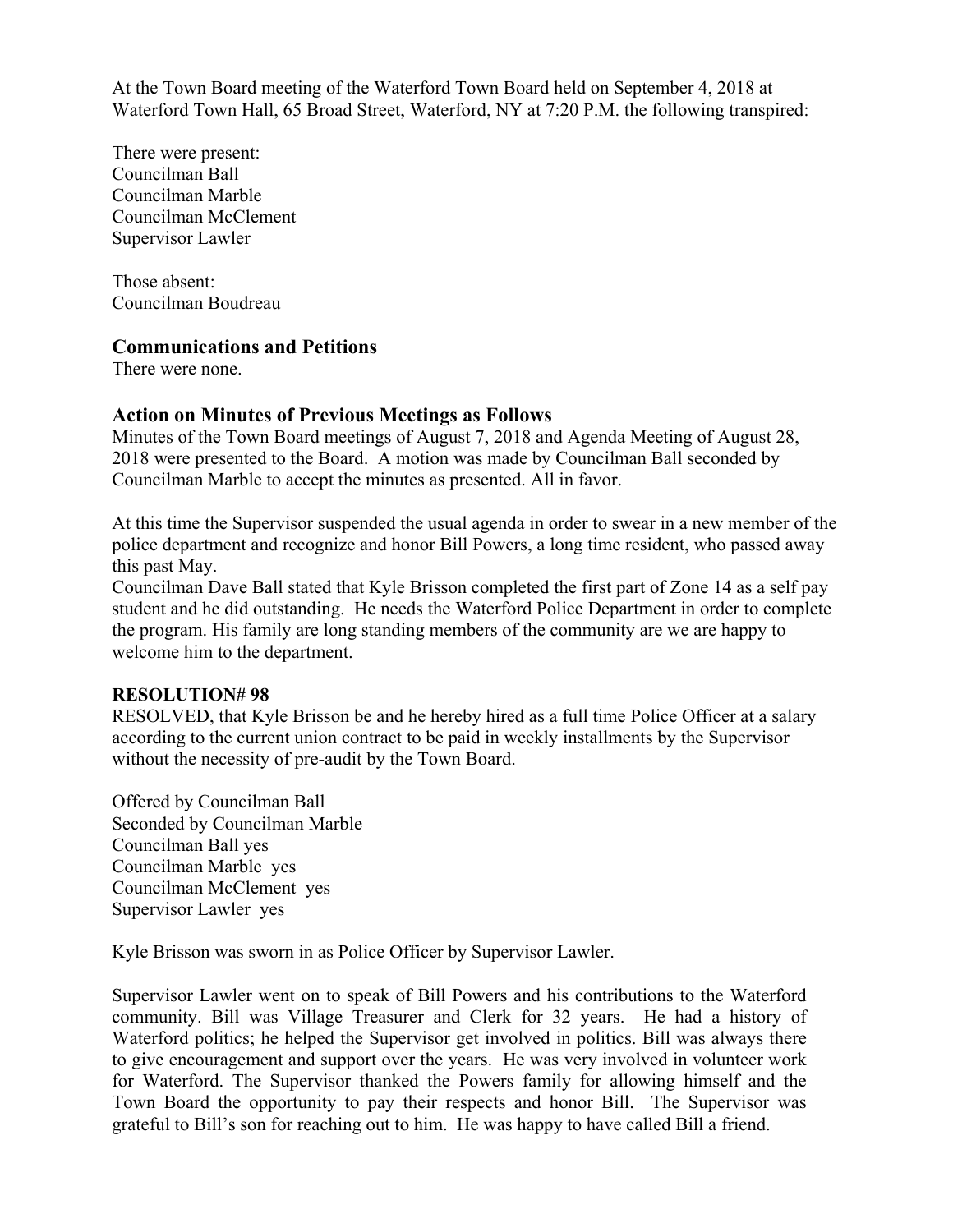## **RESOLUTION# 99**

*WHEREAS,* Bill Powers was a graduate of LaSalle Institute, where he played basketball and baseball, and attended Siena College; and

*WHEREAS,* Bill Powers was a valuable member of the Waterford Community, serving as a volunteer Little League coach and founder of the St. Mary's girls basketball program, and

*WHEREAS,* Bill Powers was a veteran of the U.S. Army, serving in the Korean War, being honorably discharged with the rank of corporal in 1954; and

*WHEREAS,* Bill Powers served with distinction as the Clerk and Treasurer of the Village of Waterford for 32 years from 1958 – 1990, and *WHEREAS,* Bill Powers was employed by the American Tobacco Company for 36 years, retiring as district sales manager and key account manager; and

*WHEREAS,* The Town of Waterford desires to recognize Bill Powers for his decades of volunteer and government service that benefitted the entire Waterford community, now therefore be it

*RESOLVED,* that the Town Board of the Town of Waterford adopts this resolution to express its recognition of Bill Powers for his many years of diligent service to the entire Waterford community and the Town Board hereby proclaims that Saturday, September 15<sup>th</sup> be hereby proclaimed as "Bill Powers" Day" to recognize and honor the memory of Bill Powers.

Offered by Supervisor Lawler Seconded by The Town Board Councilman Ball yes Councilman Marble yes Councilman McClement yes Supervisor Lawler yes

The Supervisor presented the family with a plaque.

At 7:35 PM Supervisor Lawler said the Board would take a five minute adjournment to allow the family members in attendance to take photos and leave if they wished.

The regular meeting resumed at 7:45PM.

# **Committee Reports**

# **Financial Report and Submission of Bills and Petty Cash**

Supervisor Lawler read the financial report for the month of August 2018. The petty cash report totaled \$59.42. The audited abstracts totaled \$223,958.18 and the payments in advance of audit totaled \$81,160.22. A motion was made by Councilman Ball and seconded by Councilman Marble to accept the reports, pay the bills and reimburse the petty cash account. All in favor.

# **Committee on Seniors, Highways, Wastewater Treatment, Water Authority, and Cemetery.**

Councilman McClement read the Seniors report as submitted by Director Mike Mahoney.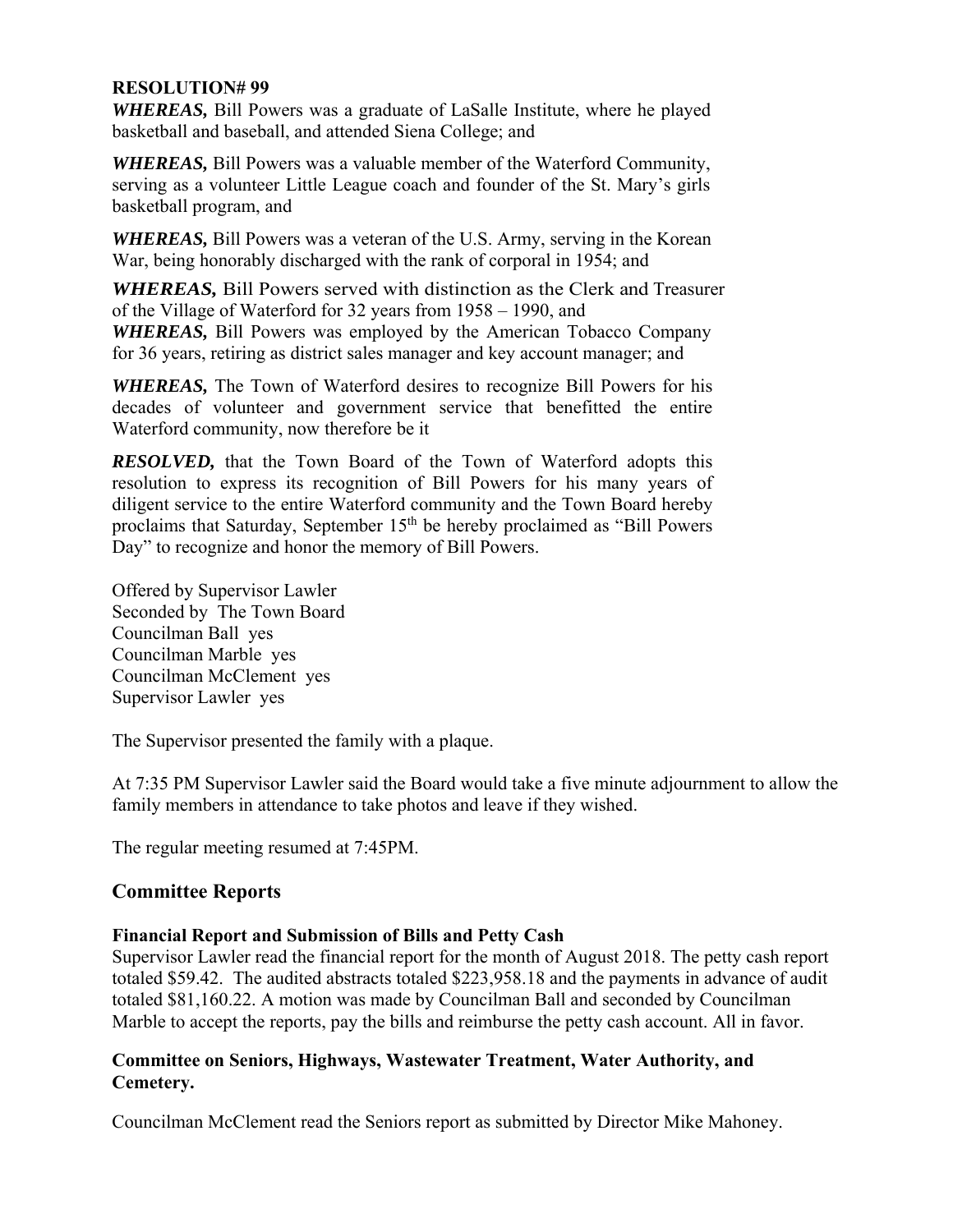On Tuesday, August 21<sup>st</sup>, the seniors held their annual Senior Clam Steam at Krause's Grove. The seniors had raw and steamed clams, burgers, hot dogs, salads and desserts. 43 seniors attended. They played games and had door prizes and 50/50 raffles.

Regular monthly meetings will resume on Tuesday, September 18<sup>th</sup>. All members are welcome to attend. Plans for upcoming Fall and Winter events will be discussed at this meeting. A cookout will follow after the meeting, please call the center for more information.

Councilman McClement went on to read the Senior Van report as submitted by Neil Quantock. There were 114.50 hrs. worked, 1871 miles driven, with 83 people transported. The Councilman read the Highway report submitted by Highway Superintendent Harry Martel. The Highway crew used 1.5 tons of black top to patch pot holes on James Drive. They removed and replaced 60 feet of old culvert pipe under the road in Mallards Landing North. They also cut fallen trees in the Waterford Rural Cemetery and top soiled the shoulders of the new road in Mallards Landing South. The parks department did some repair work on the sod at the Middletown road ball fields and repaired the outfield fence at the softball field. Trash Drop off program starts back up on September 15, 2018 from 8-1 at the Town garage. If you are in need of a new garbage can or recycle can please contact the Town Clerk's office at (518) 235-8282.

Councilman McClement then read the Wastewater report for the month of August. 22,000 gallons of sludge was removed to Albany County and 58,000 gallons to Saratoga County. They answered 20 alarm calls and normal maintenance was performed. They checked all pump stations and cleaned floats as needed. They also continued maintenance of outside grounds, equipment and vehicles. They also removed, cleaned and inspected the UV disinfection system. Verizon repaired the phone line from the treatment plant to the Town Hall for the main alarm system and repaired the phone line from the Mallard's Landing North pump station to the plant. The reported was submitted by Craig Falcone, Operator.

The Water Commissioners reported 32,750,000 gallons of water was delivered. The staff completed 50 service calls and 28 dig safely locations. Staff installed new AMR water meters, completed weekly safety meetings, monthly water testing, and completed meter readings.

## **Committee on Public Safety, Emergency Services**

Councilman Ball read the August Police activity report; there were 10 arrests, 19 traffic tickets, 11 motor vehicle accidents and 311 calls for services. Councilman Ball read the Waterford Rescue Squad report for August; The average response time was 1.7 minutes and they had patient contact at an average rate of 7.2 minutes. The Waterford Rescue Squad with the assistance of the Waterford PD did have a successful pediatric respiratory arrest reversal during the month of August. This report was submitted by Ray Swart.

#### **Committee on Veterans, Grants and Funding, Buildings, and Special Projects**

Councilman McClement read the Harbor report as submitted by Chris Callaghan. The Dragon Boat races were very successful. Thousands of dollars were raised for the fight against breast cancer the event was competitive and social success. The Waterford Fire Department brought home the gold. This weekend we will hold the 19<sup>th</sup> Waterford Tugboat Roundup. We will welcome the retired fireboat John J Harvey to be as tug of the year. Many local fire departments will launch their own boats to escort the Harvey up the Hudson during the Roundup parade on Friday afternoon. There will be food, music, vendors, activities for kids, boat rides, tug tours, and tug talks. Fireworks will start at 8:30 on the dot. The Harbor Center entertained 132 boats, 14 groups of campers, and 34 other groups of visitors by car or bike. Volunteers logged in 513 hours of helpful services. The Farmers Market continues through mid October 9-1.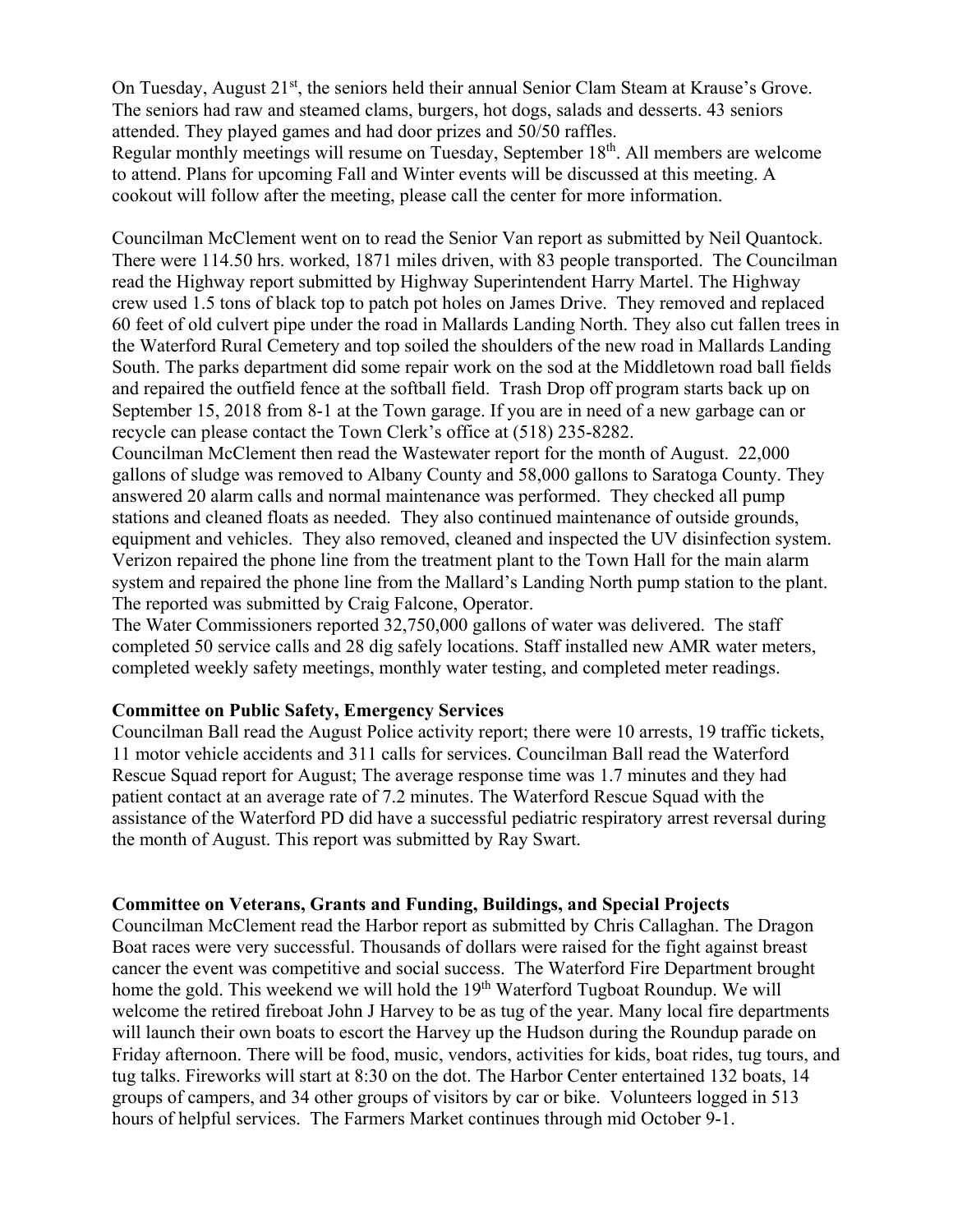Councilman McClement spoke about the progress at 60 Clifton Street. The Building Inspector and Planning Director have been working hard to keep the project moving forward. Councilman thanked Glenn on his diligence on this.

Councilman McClement then spoke about the Town's partnership with the Village and the VFW and they are in the process of forming a Veterans Advisory Board with the intent on looking at a few Veteran related projects in Waterford as well as attempt to connect Veterans to resources. A meeting will be held on Thursday, September 13<sup>th</sup> at 6PM located at the Town Hall. Any members of the VFW or Veterans in the community who would like to join please contact Councilman McClement at (518) 928-7636.

# **Committee on Youth, Playgrounds, Pool, Festivals, Liaison to Village, Museum, Library and WHCS**

Councilman Marble said that it seems like we just opened the pool and now we are closing it up. We will be in search of lifeguards for next year. It is never too early to start looking. We are also going to be looking for a lifeguard certified in teaching special needs children. Applications can be picked up anytime in the Supervisor's Office.

First day of School at Waterford Halfmoon is Thursday Sept 6. The soccer field has a new scoreboard thanks to the donations from the Waterford Football club, Sports booster, WHHS PTO and fundraising by the soccer team. The district took care of the installation and with a group of dedicated individuals the sign was in place in less than 2 weeks. It will definitely generate Fordian Pride at their soccer games.

Library:

The Library is partnered with Citizen bank for some upcoming Financial Literacy workshops this fall. The first one will be Sept 15<sup>th</sup> at 10:30 am with a repeat on Monday Sept 17<sup>th</sup> at 5:30 pm. Please check out the Facebook page or call the library for more information. Sunday hours resume this weekend. There will be another Genealogy look up day on Sunday Sept  $23<sup>rd</sup>$  from 12:30-3:00 pm. Troy Irish Genealogy will be here to help interested people. Please call the Library to set up a time to come in. There are 30 minute slots available. 518-237-0891. Oct 14<sup>th</sup> Coffee House concert, music by Sarah McQuaid. Showtime is 2 pm. More information to come next month, event is free.

The Board of trustees is currently recruiting new members. There are 2 seats that still need to be filled.

The next board meeting is Sept  $19<sup>th</sup>$  at 6 pm at the library.

Museum:

Golf tournament and clam bake on Sept  $17<sup>th</sup>$  at 2 pm at Van Schaick Country club in Cohoes, spots are still available. Tournament is followed by the clam bake at 5 pm. Anyone can attend the clam bake. Golf is \$75. Clambake tickets are \$35.

Treasures in the Closet program has not had any presenters sign up yet. Without presenters they will not be able to hold this program. If interested call the museum at 518-238-0809. Some upcoming events in October:

Cemetery night at the Waterford Rural cemetery will be held on Oct  $20<sup>th</sup> 6:30-9$  pm. Historic tour of the cemetery. RSVP required \$5 per person. They will be working with the WHHS The Ghost Hunt will be on Oct  $20<sup>th</sup>$  as well following the tour at 9 pm. It will be led by the Albany Paranormal society. It will not last more than 2 hours. Limit of 20 people and the cost is \$20. Please mail payment to the museum.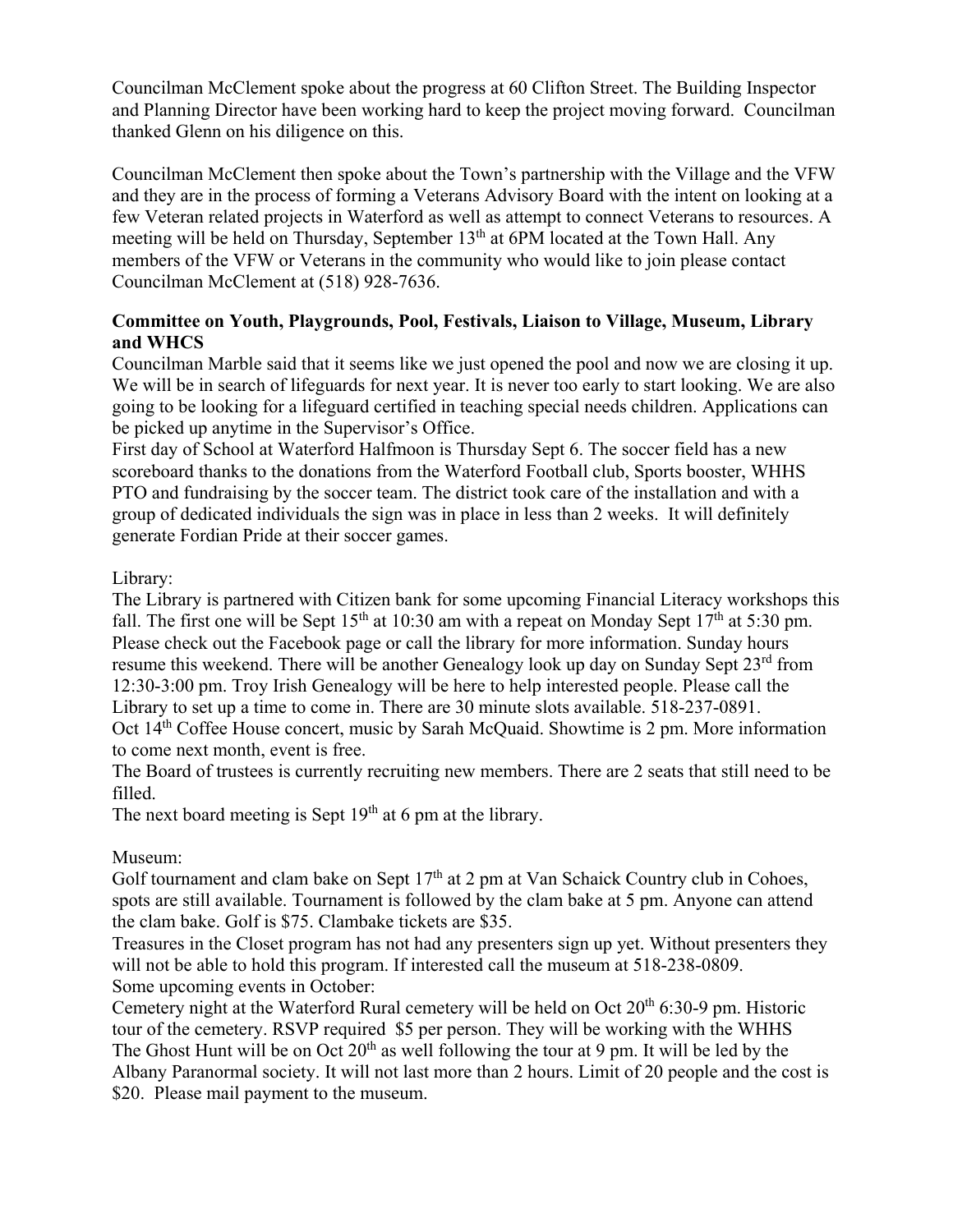Special thanks to Harry Martel and the highway dept for the installation of the doggie bucket on the museum grounds and some much needed lawn care around the guard rails. It is very much appreciated!

Bringing Canalway Trail Tourism to your community presented by Parks and Trails. On Monday, September 24<sup>th</sup>, 6PM a Evening Roundtable will be held at the Waterford Harbor Visitor Center. Refreshments at 5:30. Community Bike-A-Round will be held at Peebles Island State Park on Tuesday, September  $25<sup>th</sup>$ , 9AM. Lunch will follow. This is a 10 mile ride.

# **General Orders**

# **RESOLUTION # 100**

RESOLVED, that the annual estimate of funds needed to be raised and levied for calendar year 2019 to pay principal and interest on obligations issued for capital expenses for sewer District No. 1 is determined to be \$127,478.00, and be it further

RESOLVED, that the amount of the estimate of funds needed for calendar year 2019 as above determined shall be assessed on the properties in the district benefitted by the sewer improvement in accord with the laws governing such assessments, and it is further

RESOLVED, that the assessment roll for Sewer District No. 1 for 2019 benefit assessments shall be comprised of an assessment for the year for each property based on

(a) a so-called benefit charge to consist of an ad-valorem assessment upon which each \$1000.00 of assessed value of each property at a rate of \$.0 per thousand, and

(b) a so-called basic benefit charge of \$25.00 which shall be levied against all property in the district having access to an operating sewer line and which basic benefit charge shall be computed as follows:

1. For residential property there shall be one charge for each family unit, and

2. For non-residential property there shall be one charge for each estimated flow equivalent to a single family dwelling unit. The ordinary measure of an estimated sewage flow equivalent of a single family dwelling unit shall be water consumption in the 12 months computation of 80,000 gallons or any portion thereof, provided however, that in its discretion the Town Board in computing assessments may use an alternate estimated flow equivalent of a single family dwelling, if, in its judgment,

(a) the users ration of a sewage contribution in water consumption is substantially different from that of a domestic household, or

(b) the user has not been a consumer of public water for the entire 12 month period preceding its assessment, it being understood any such alternative measure shall be calculated to equitably reflect the user's benefit in relation to the benefit to a single family unit.

Offered by Councilman Marble Seconded by Councilman McClement Councilman Ball yes Councilman Marble yes Councilman McClement yes Supervisor Lawler yes

# **RESOLUTION# 101**

RESOLVED, that the proposed assessment roll for Sewer District No. 1 for the calendar year 2019 to pay principal and interest on obligations issued and capital improvements to cover financing of the district improvements in the amount of the estimate for funds needed for such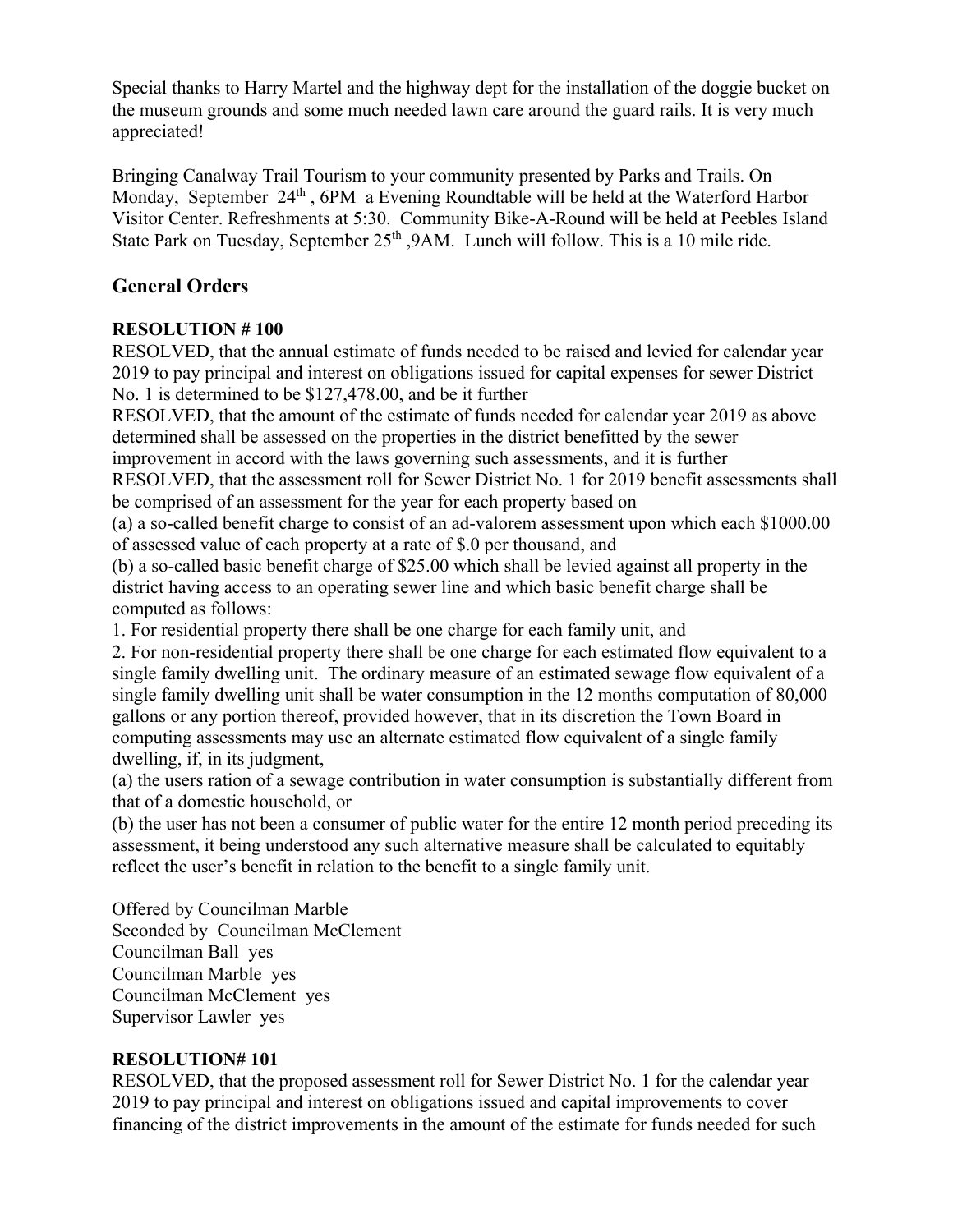year, which has been reviewed at this meeting is considered complete and the same having been prepared by the Board shall be filed with the Town Clerk, and be it

RESOLVED, that the Board shall meet to consider objections to the assessment roll for Sewer District No. 1 filed with the Town Clerk this date at 6:55 P.M. on the 2nd day of October, 2018 at the Town Hall, and be it further

RESOLVED, that the Town Clerk is directed to cause notice of completion of said assessment roll and of the date of hearing, etc. to hear objections, etc., to be published in the Gazette Newspaper and in the Saratogian Newspaper, the latter being published in Saratoga County, in accord with the requirements of section 239 of the Town law and other applicable statutes, such notice shall be published at least 10 days and not more than twenty days before the date of hearing, and it is further

RESOLVED, that Notice to the Comptroller of the State of New York before with provided the comptroller and be provided at least three weeks prior to October 2, 2018, the date of hearing.

Offered by Councilman Ball Seconded by Councilman Marble Councilman Ball yes Councilman Marble yes Councilman McClement yes Supervisor Lawler yes

## **RESOLUTION# 102**

RESOLVED, that Rachael Holbrook be and she is hereby authorized to attend the NYSAA Seminar on Assessment Administration in Binghamton, NY from September 30, 2018 thru October 3, 2018 at an amount of \$262.33

Offered by Supervisor Lawler Seconded by Councilman McClement Councilman Ball yes Councilman Marble Councilman McClement yes Supervisor Lawler yes

## **RESOLUTION # 103**

RESOLVED, that WHHS be and they are hereby authorized to use the tennis courts at Garrett Field as all necessary paperwork has been provided to the Town Clerk.

Offered by Councilman Marble Seconded by Councilman McClement Councilman Ball yes Councilman Marble yes Councilman McClement yes Supervisor Lawler yes

# **RESOLUTION # 104**

RESOLVED, that a handicap parking sign be installed in front of  $73 \, 3^{\text{rd}}$  Avenue as all the necessary paperwork has been submitted to the Town Clerk.

Offered by Councilman McClement Seconded by Councilman Marble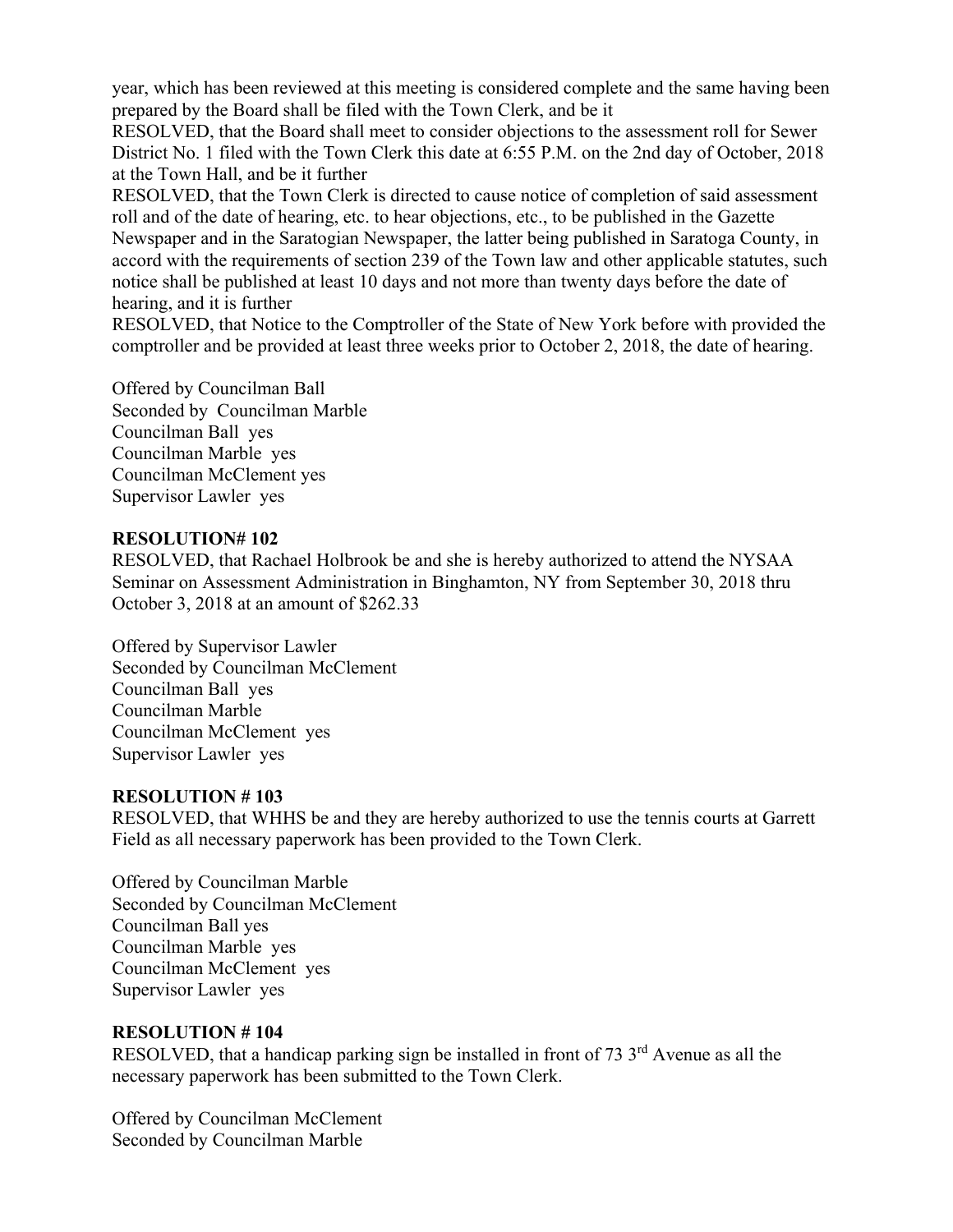Councilman Ball yes Councilman Marble yes Councilman McClement yes Supervisor Lawler yes

### **RESOLUTION# 105**

RESOLVED, that the Waterford Town Court be and they are hereby authorized to apply for a Unified Court System Justice Court Assistance Program grant for the 2018/2019 cycle in an amount up to \$30,000 to facilitate further courtroom enhancements.

Offered by Tabled Seconded by Councilman Ball Councilman Marble Councilman McClement Supervisor Lawler

Supervisor Lawler made a motion to table this resolution. The Town has a Capital Project involving Town Hall upgrades. He would like to make sure the planned work in the court room is complimentary to the work the Town has planned, and that these projects don't work against each other. He thanks the Judges for looking for funding opportunities, he is not critical of the work, he simply wants to make sure everyone is on the same page before we move forward. Councilman McClement is meeting with Judge Fusco to discuss their plans for courtroom upgrades.

Offered by Supervisor Lawler Seconded by Councilman Ball Councilman Ball yes Councilman Marble yes Councilman McClement yes Supervisor Lawler yes

#### **RESOLUTION# 106**

WHEREAS, on July 28<sup>th</sup> and 29th, 2018 various law enforcement agencies, volunteer first responders and local citizens responded to the call to assist in a search for a missing Waterford teenager; and

WHEREAS, during the two day effort to locate the individual our community was provided with every available technical asset and personnel support essential to conduct a simultaneous search and missing person investigation;

NOW THEREFORE BE IT RESOLVED , that with sincere gratitude the Town of Waterford wishes to acknowledge the following for their assistance: Waterford Police Department, New York State Forest Rangers, Saratoga County Sheriff, New York State Park Police, New York State Police Aviation Unit, Village of Waterford Fire Department, F.B. Peck Hose Company, Waterford Rescue Squad, Halfmoon Waterford Fire Department, Saratoga County Office of Emergency Services, New York State Canals, NYS Office of Homeland Security FPFC, Waterford Town and Village Residents, Waterford Wesleyan Church.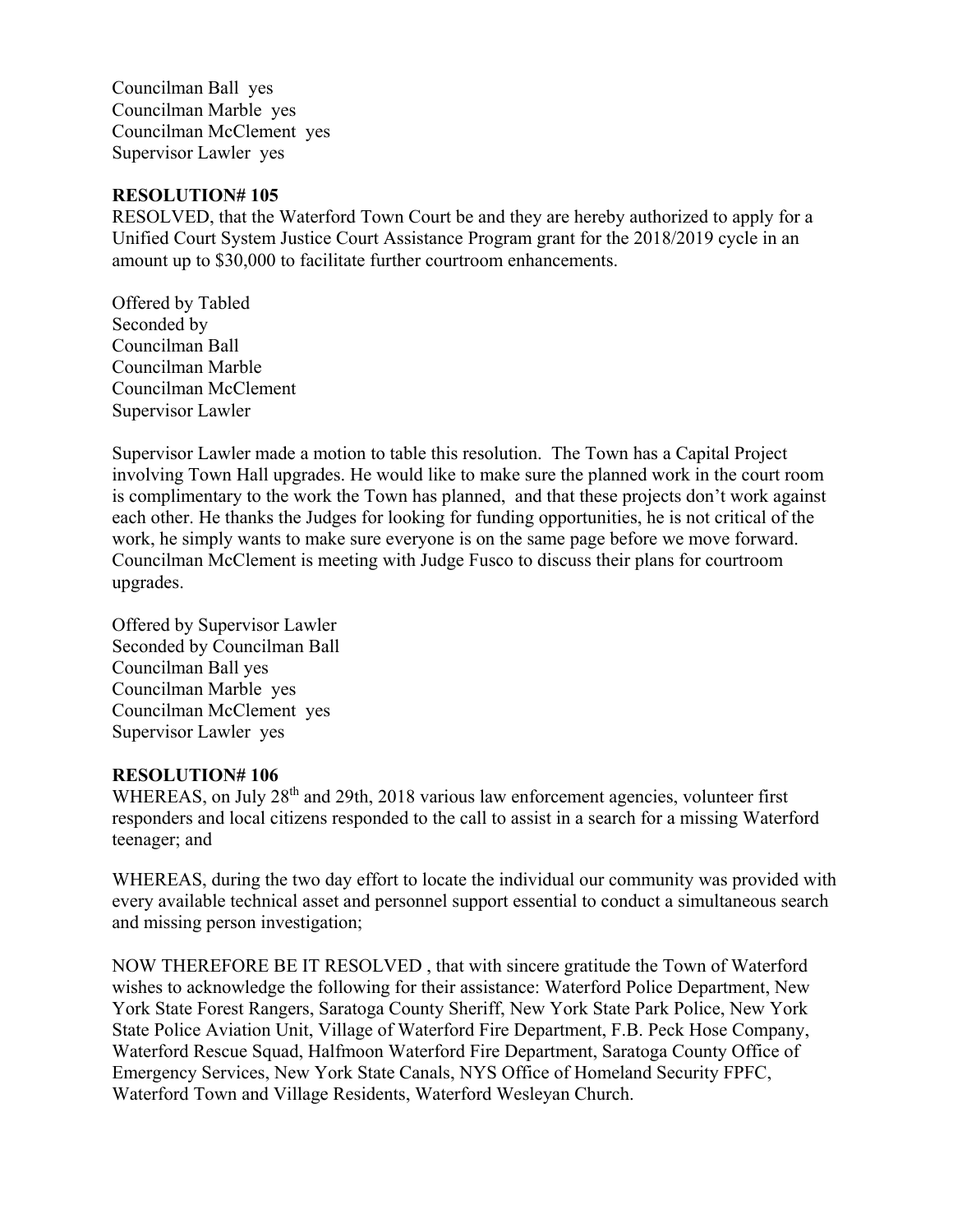Offered by Councilman Ball Seconded by Councilman Marble Councilman Ball yes Councilman Marble yes Councilman McClement yes Supervisor Lawler yes

Councilman Ball stated that this resolution is regarding a local youth that lost his life to a drowning incident. The case was a missing person and eventually became a recovery. It required the expertise of many local agencies and all the agencies involved came together to make every effort to locate this young boy. He would like to mention a few individuals; Lt. John Sulnan of the NYS Forest Rangers who coordinated the agencies involved, Saratoga County Sheriff Mike Zurlo and Under Sheriff Rick Castle, Jeff O'Connor of the Waterford Fire Department and Sean Patrick, Jared and Cam Gardner of the Northside Fire Department; Sgt VanBramer, Sgt O'Connell, and Officers Dilbone and McGreevey of the Waterford Police Department, Bill Childs and our own John Fairclough of NYS Fire and Homeland Security and Pastor Paul Barna who helped coordinate the resident volunteers. Thank you to these individuals and to all those not named, for your efforts during those difficult two days.

Supervisor went on to say that the resolution did not mention Councilman Dave Ball. Dave was at the Visitors Center each day, all day; working closely with each agency to make sure they had what they needed. He kept everyone informed. He did an amazing job managing that process and we are lucky to have Dave representing this community and the Supervisor would like to publically thank Dave.

### **Other Business**

#### **RESOLUTION# 107**

Resolved, that the Town Board of The Town of Waterford Hereby accepts a grant in the amount of \$7,500.00 from New York State Division of Criminal Justice Services. This grant will be utilized to purchase a portable speed sign.

Offered by Councilman Ball Seconded by Councilman McClement Councilman Ball yes Councilman Marble yes Councilman McClement yes Supervisor Lawler yes

#### **RESOLUTION# 108**

RESOLVED, that The Town Board of The Town of Waterford Hereby accepts the quote received from MPH Industries in the amount of \$7,005.98 relative to the purchase of a Portable Speed Sign. The Purchase will be made under New York State Contract #PC66499 Award#22804 pricing.

Offered by Councilman Ball Seconded by Supervisor Lawler Councilman Ball yes Councilman Marble yes Councilman McClement yes